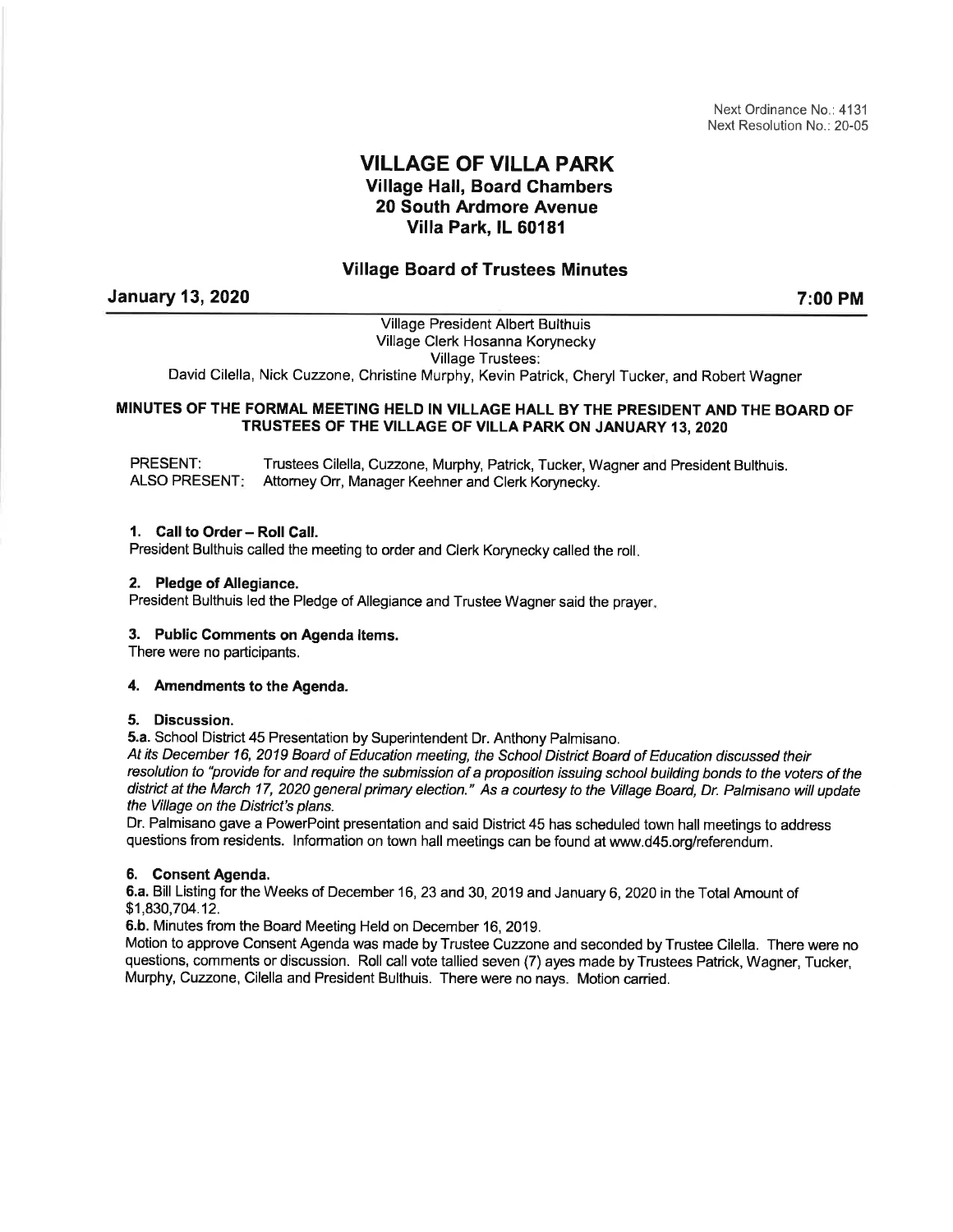#### 7. First Reading on Ordinances to be Codified.

7.a. First Reading of an ordinance of the Village of Villa Park, DuPage County, lllinois, lncreasing the Number of Class AA, Tavern Unrestricted Liquor Licenses.

Standard Meadery, located at 11-A West Park Boulevard, intends to manufacture, sell and distibute mead, wine and cider for on-site consumption and packaged to go. This ordinance will create a Class AA, Tavern Unrestricted license for consumption on the premises and sale of alcoholic liquor at retail in original packages. This will bring the total number of Class AA licenses to 8. This ordinance also restates the total number of liquor licenses for each class, including the addition of DeVine and 302 On Tap, which replaced Selective Liquors. Discussion only. ltem moved to the formal.

7.b. First Reading on an Ordinance of the Village of Villa Park, DuPage County, lllinois, Amending the Fee Structure for Parking Violations in the Villa Park Municipal Code.

The Police Department has identified several vehicle owners with multiple unpaid parking tickets. AII attempts to collect fines owed to the Village have been ignored. Since January of 2019, seventeen (17) vehicles have received tickets with current fine amounts totaling over \$2,000. Five (5) of those owe more than \$5,000. The Village is experiencing difficulty in collecting overdue fines relating to unpaid parking tickets. Village Code cunently contains a section to provide for the immobilization of motor vehicles for outstanding unpaid violations. lt is recommended that the ordinance be updated to allow for fewer number of violations to qualify for immobilization and a revised fee structure.

Discussion only. Attorney Orr provided clarification. ltem moved to the formal.

#### 8. Second Reading on Ordinances to be Godified.

8.a. Second and Final Reading of an Ordinance of the Village of Villa Park, DuPage County, lllinois, Amending the Villa Park Municipal Code by lncreasing the Number of Class AAA Liquor Licenses.

ln November 2017 and, again, in June of 2019, the Village Board awarded a C/ass B liquor license fo fhe owner of 302 E. St. Charles Road for the establishment of The Beverage Hub. The owners have changed their business plan, the name of the proposed establishment to 302 On Tap (Selective Liquors) and have appealed to the Board for a new liquor license. At the Board Meeting held on December 2, 2019, the Board voted to proceed with the necessary steps to issue a new class of liquor license to the new owner, Mr. James Anthony. This ordinance would approve an increase in the number of class AAA licenses. With approval of this license, along with the approval of agenda item 8.b, there would be a total of two AAA liquor licenses.

Motion to approve the ordinance was made by Trustee Wagner and seconded by Trustee Cilella. Trustee Wagner said he visited the business and was in favor of the ordinance. Trustee Murphy asked for clarification of the license. President Bulthuis provided the information and said the vote is to increase the number of licenses. Roll call vote tallied five (5) ayes made by Trustees Cuzzone, Murphy, Cilella, Wagner and President Bulthuis and two (2) nays made by Trustees Patrick and Tucker. Motion carried.

8.b. Second and Final Reading of an Ordinance of the Village of Villa Park, DuPage County, lllinois, Amending the Villa Park Municipal Code by lncreasing the Number of Class AAA Liquor Licenses.

The owner of 339 E. Kenilworth (Debbie DeMito) has requested a c/ass AAA, Tavem, Beer and Wine Only liquor license which would be used to open a new business called DeVine. DeVine will be a wine tasting bar with the option to purchase packaged liquor; no food would be serued. With approval of this license, along with the approval of agenda item 8.a, there would be a total of two AAA liquor licenses.

Motion to approve the ordinance was made by Trustee Cuzzone and seconded by Trustee Cilella. Trustee Murphy expressed concern about serving liquor without food and asked for clarification on the license. Attorney Orr said the license was restricted to serving wine and beer. Roll call vote tallied seven (7) ayes made by Trustees Murphy, Tucker, Patrick, Cilella, Cuzzone, Wagner and President Bulthuis. There were no nays. Motion canied.

8.c. Second and Final Reading of an Ordinance of the Village of Villa Park, DuPage County, lllinois, Amending the Villa Park Municipal Code Relating to Liquor Licenses and Adding a Class EEEE - Restaurant, Unrestricted License Classification.

This ordinance creates a new class of liquor license that allows the consumption of alcohol on the premises of a business but specifies that no gaming will be permitted. No licenses will be assigned at this time.

Motion to approve the ordinance was made by Trustee Wagner and seconded by Trustee Cilella. There were no questions, comments or discussion. Roll call vote tallied seven (7) ayes made byTrustees Cuzzone, Tucker, Patrick, Murphy, Cilella, Wagner and President Bulthuis. There were no nays. Motion canied.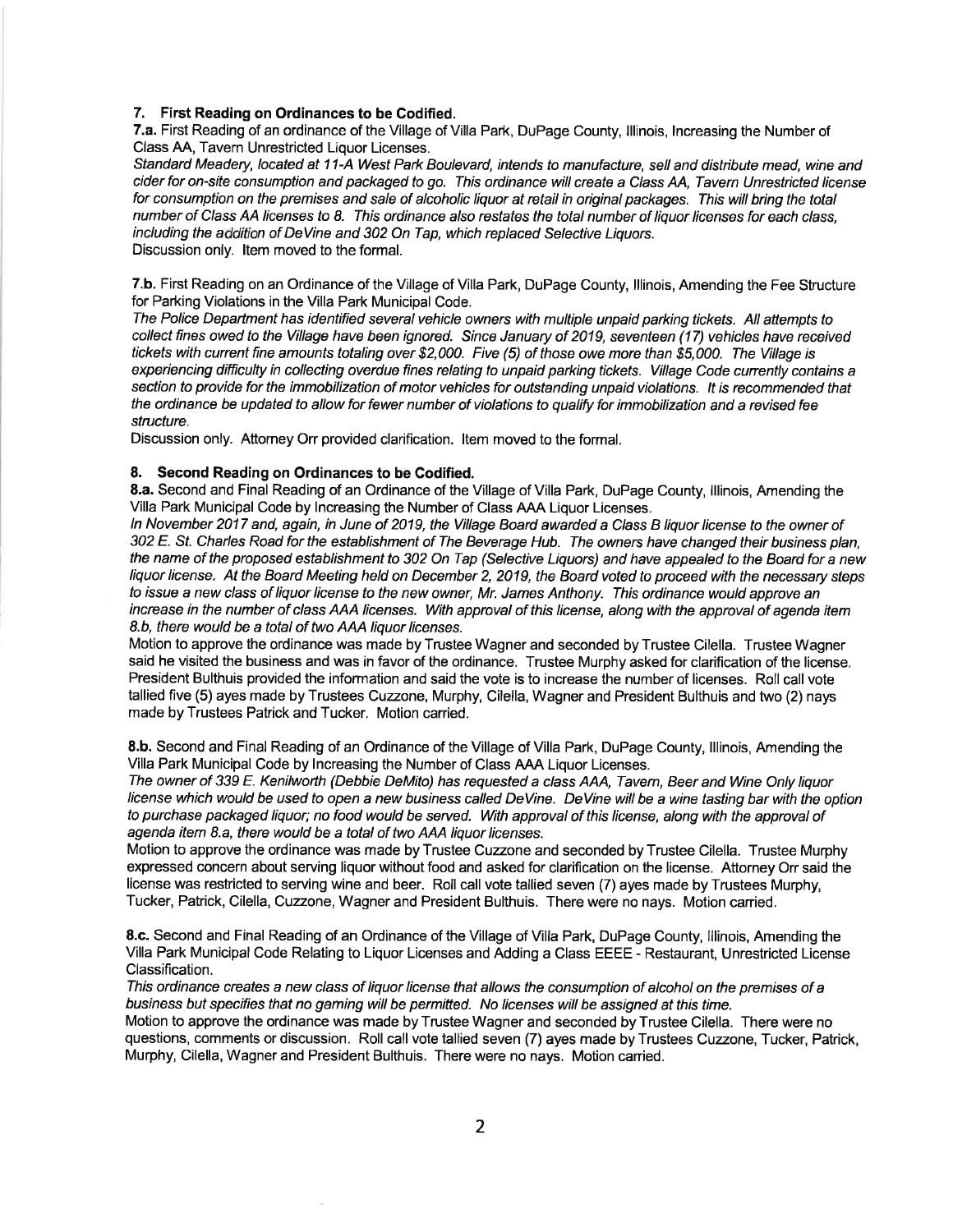8.d. Second and Final Reading of an Ordinance of the Village of Villa Park, DuPage County, lllinois, Amending Village Code Revising the Established Meeting Dates of Various Commissions.

Village Code currently requires that the Traffic and Safety Commission meet on the second Tuesday of each month. This standing date has been difficult for the commission to establish a quorum to hold their meetings. Membership of the commission has requested that Village Code be revised to state that the commission shall meet at least monthly on a certain day and time as determined by the chairperson. The Traffic and Safety Commission intends to meet the first Tuesday of every month beginning in January 2020.

Motion to approve the ordinance was made by Trustee Wagner and seconded by Trustee Murphy. Trustee Tucker asked for clarification. President Bulthuis provided the information and said the scheduled meetings would have to comply with the Open Meetings Act. Roll call vote tallied seven (7) ayes made by Trustees Cuzzone, Patrick, Cilella, Murphy, Wagner, Tucker and President Bulthuis. There were no nays. Motion canied.

#### 9. Ordinances.

9.a. Ordinances of the Village of Villa Park, DuPage County, lllinois, Deleting Certain Uses, Adding Cannabis Dispensing Facility and Medical Cannabis Dispensing Facility as Special Uses in the C-3 Service Business District and Adding New Section 6.4.18 to Article 6 Referencing Cannabis Businesses lncluding Definitions, Prohibitions and Restrictions.

At its meeting on December 12, 2019, the Zoning & Planning Commission recommend approval of a text amendment to Appendix C of the Villa Park Municipal Code (the Zoning Ordinance) placing additional regulations and restrictions to recreational and medical cannabis dispensing facilities in Villa Park. Such changes to the Zoning Ordinance include, but are not limited to: adding both medical and recreational cannabis dispensaries as special uses in the C-3 zoning district; deleting and updating certain definitions relating to the new cannabis law in lllinois; and, placing more specific restrictions on cannabis dispensaries, such as hours of operation and proximity to other dispensaries. The Zoning & Planning Commission recommended approval of these text amendments.

Motion to approve the ordinance was made by Trustee Cuzzone and seconded by Trustee Cilella. Trustee Cuzzone referred to a discrepancy on page 3. Attorney Orr said it was a typographical error and would be corrected. Trustee Murphy asked about the potential number of dispensing facilities in the Village and their hours of business. President Bulthuis said the Village recommends up to 3 dispensaries and the hours of operation would be up to the board. Motion by Trustee Murphy to remove number C2 of limiting the number of dispensing facility locations and seconded by Trustee Wagner. Trustee Tucker asked for clarification on the number of possible dispensary locations. Attorney Orr said state law requires dispensaries to be at least 1500 feet apart. Economic Development Direct Burke displayed a map of North Avenue and Roosevelt Road and reviewed the possible locations in the Village. Trustee Wagner agreed that the Village should not limit the number of dispensaries to 3 locations.

Roll call vote to remove number C2 tallied four (4) ayes made by Trustees Tucker, Patrick, Murphy and Wagner and three (3) nays made by Trustees Cilella, Cuzzone and President Bulthuis. Motion carried. Trustee Murphy asked about hours of operation for dispensing facilities in neighboring communities. Director Burke said staff has spoken to several potential operators but hours of operation were not discussed. Attorney Orr said dispensary hours in the ordinance are 8 a.m. to 10 p.m.

Roll call vote on the ordinance as amended tallied seven (7) ayes made by Trustees Wagner, Patrick, Cilella, Murphy, Cuzzone, Tucker and President Bulthuis. There were no nays. Motion caried.

9.b. Ordinance of the Village of Villa Park, DuPage County, Illinois, Adding Planned Unit Developments as Special Uses, Deleting Sections 5-1 PUD District from the Zoning Ordinance and Adding PUDs as Special Uses to Table 6-1 The proposed ordinance modifies Appendix C, commonly refened to as the Zoning Ordinance, of the Villa Park Municipal Code by revising how Planned Unit Developments (PUDs) are processed. The current process requires that PUDs are processed in two steps; this amendment requires only a single step to attain a special use. The Zoning & Planning Commission unanimously recommended approval of this text amendment at their meeting on December 12, 2019.

Motion to approve the ordinance was made by Trustee Murphy and seconded by Trustee Wagner. Trustee Tucker thanked the Planning & Zoning Commission for their work on the ordinance. Roll call vote tallied seven (7) ayes made by Trustees Patrick, Cuzzone, Tucker, Cilella, Murphy, Wagner and President Bulthuis. There were no nays. Motion carried.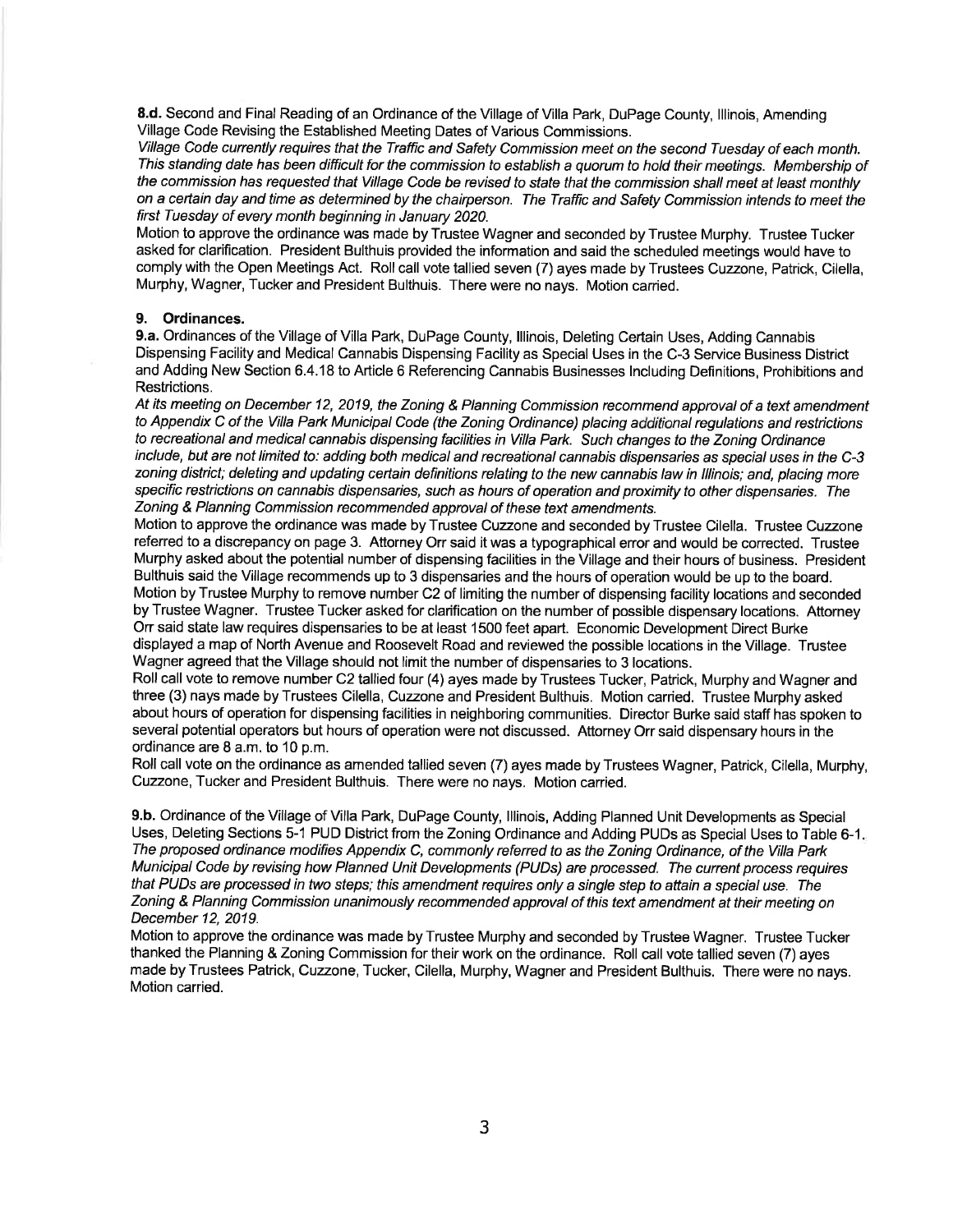#### 10. Resolutions.

10.a. Resolution of the Village of Villa Park, DuPage County, lllinois, Approving Partial Change Order No. 1 to the Contract with A Lamp Concrete Contractors, lnc. of Schaumburg, lllinois, for the 2019 Pavement Patching Program for a Net lncrease in the Amount of \$96,900.

ln September of 2019, the Board approved a contract with A Lamp Concrete Contractors, Inc. of Schaumburg, lllinois, for the proiect commonly known as the 2019 Pavement Patching Program. The 2019 program has been expanded to accommodate some of the 2020 work, thereby increasing contract quantities with Proposed Paftial Change Order No. 1. The amount of this proposed Partial Change Order No. 1 is a net increase of \$96,900, for an adjusted final contract amount of \$294,400.

Motion to approve the resolution was made by Trustee Cuzzone and seconded by Trustee Cilella. Trustee Tucker asked what was added for the increase. Manager Keehner explained that the 2019 project was not completed so that and a partial list for 2020 were included in the project. Trustee Tucker asked about the locations to be completed. President Bulthuis said a list would be sent to her. Roll call vote tallied seven (7) ayes made by Trustees Murphy, Patrick, Wagner, Cilella, Cuzzone, Tucker and President Bulthuis. There were no nays. Motion carried.

10.b. Resolution of the Village of Villa Park, DuPage County, lllinois, Approving the Lease Termination and General Release with Clear Wireless for their Lease of Space on the Water Tower at 11 W. Home Avenue. Mobile carriers commonly lease space on the Village's water towers to provide stronger seruices and signals to their customers. Clear Wireless, also known as Clearwire and doing business as Sprint, has an established agreement with the Village for equipment on the water tower located at 11 W. Home Avenue. Clearwire has notified the Village of their intent to terminate their existing lease. The agreement being considered requires Cleanuire to restore the Village's property to its condition prior to the existing agreement and leave their concrete pad for future use. Motion to approve the resolution was made by Trustee Wagner and seconded by Trustee Murphy. President Bulthuis asked for some clarification which was provided by Attorney Orr. Trustee Cilella asked about other vendors interested in leasing space. Manager Keehner said staff will reach out to the other carriers to see if they wdnt to expand. Roll call vote tallied seven (7) ayes made by Trustees Cuzzone, Patrick, Tucker, Cilella, Wagner, Murphy and President Bulthuis. There were no nays. Motion carried.

10.c. Resolution of the Village of Villa Park, DuPage County, lllinois, Adopting a Capital Assets Policy for the Village of Villa Park.

The Village's existing Capital Assets Policy was adopted in 1989 and requires updating. Since the policy's adoption there have been several changes to accounting rules, such as intangible assefs like software and easement rights. These changes have been incorporated into the revised policy for consideration. Primary policies have not changed (i.e., useful lives of major assef c/asses/, but the policy has been updated to be more user-friendly. Auditors have reviewed the policy for compliance to the latest Governmental Accounting Standards Board (GASB/ rules. lf adopted, this policy will be effective for the 2019 audit.

Motion to approve the resolution was made by Trustee Wagner and seconded by Trustee Tucker. There were no questions, comments or discussion. Roll call vote tallied seven (7) ayes made by Trustees Patrick, Cuzzone, Cilella, Murphy, Wagner, Tucker and President Bulthuis. There were no nays. Motion carried.

10.d. Resolution of the Village of Villa Park, DuPage County, lllinois, Approving an Agreement with Xpress Solutions, lnc. for Online Bill Presentment, Payment and Credit Card Processing Services in the Total Amount of \$60,000. The Village has been using the services of Payment Service Network (PSN) to provide online utility bill viewing and payments since 2013. When a customer pays with a credit card through PSN, they are charged a 2.75% fee which discourages resrdenfs and customers from using credit cards. Many customers opt to pay with cash or check in person orthrough mail to avoid the fee; customers often vocalize their preference for affordable online payment options and that PSN is difficult to navigate.

In the fall of 2019, staff issued a request for proposals for online bill payment and processing services. Of the two proposals received, Xpress Solutions, Inc. offers the most comprehensive services that meet the needs of Village residents and staff. If the Village chooses to absorb the resident surcharge, an agreement with Xpress Solutions could cost a total of approximately \$60,000 annually. lt is recommended that the Village enter into an agreement with Xpress Solutions for online merchant processing and that the cost associated be absorbed by increasing the Administration Fee from \$1.50 to \$2.00 per month.

Motion to approve the resolution was made by Trustee Cilella and seconded by Trustee Wagner. Trustee Tucker asked about the process. Director of Finance Wachtel explained that funds are wired to the Village on a daily basis. Trustee Cuzzone asked about processing fees. Director Wachtel explained about the fees and said, at this time, the processing system would be used for utility payments. Trustee Wagner asked if there will be additional steps for residents in the new process. Director Wachtel said there will be additional steps but staff will reach out to existing